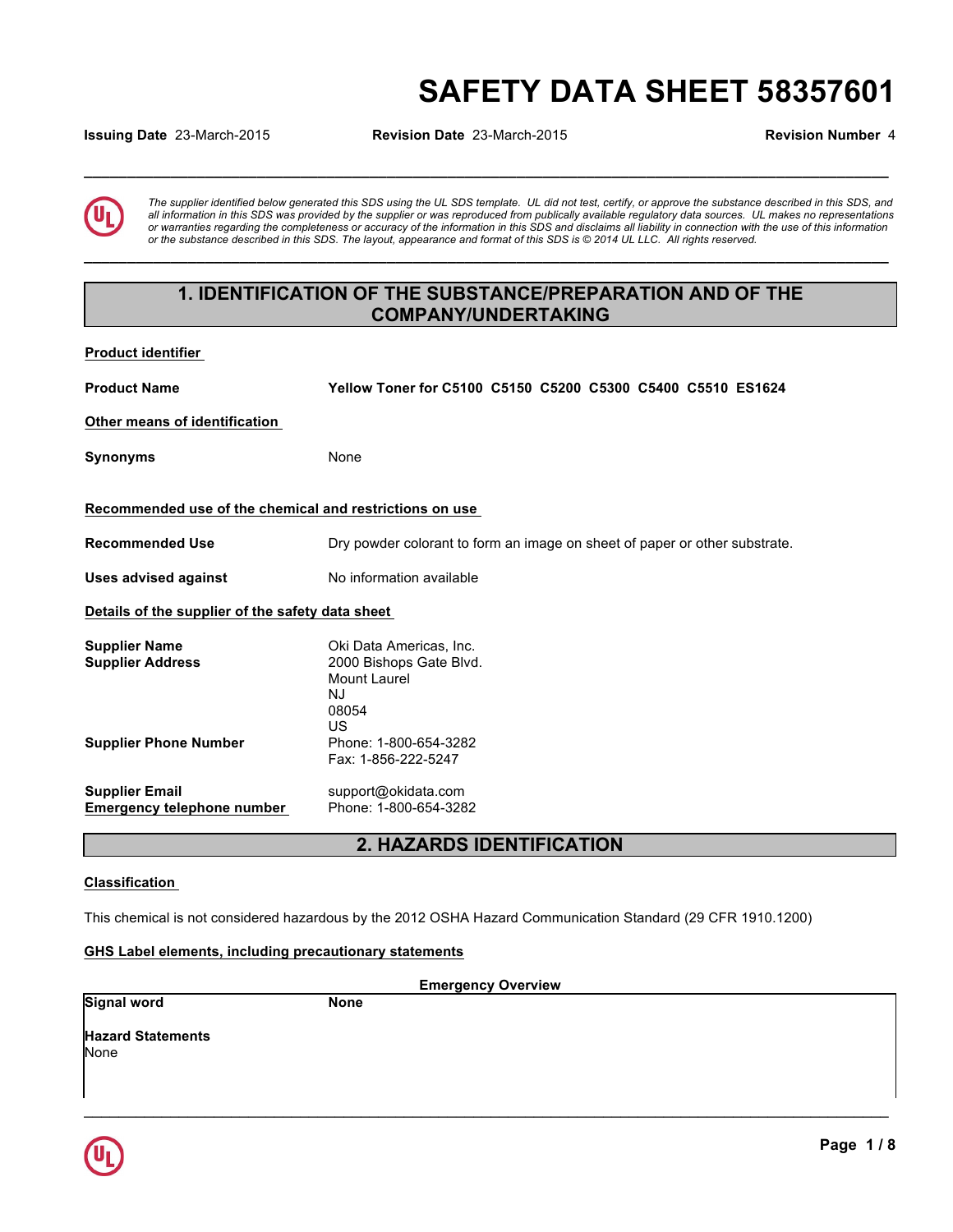**Appearance** Yellow **Physical State** Powder(s) Solid **Odor** Odorless

 $\mathcal{L}_\mathcal{L} = \mathcal{L}_\mathcal{L} = \mathcal{L}_\mathcal{L} = \mathcal{L}_\mathcal{L} = \mathcal{L}_\mathcal{L} = \mathcal{L}_\mathcal{L} = \mathcal{L}_\mathcal{L} = \mathcal{L}_\mathcal{L} = \mathcal{L}_\mathcal{L} = \mathcal{L}_\mathcal{L} = \mathcal{L}_\mathcal{L} = \mathcal{L}_\mathcal{L} = \mathcal{L}_\mathcal{L} = \mathcal{L}_\mathcal{L} = \mathcal{L}_\mathcal{L} = \mathcal{L}_\mathcal{L} = \mathcal{L}_\mathcal{L}$ 

**Precautionary Statements - Prevention** Obtain special instructions before use

**Precautionary Statements - Response** None

**Precautionary Statements - Storage** None

**Precautionary Statements - Disposal** None

**Hazards not otherwise classified (HNOC)** Not applicable

#### **Unknown Toxicity**

91.5% of the mixture consists of ingredient(s) of unknown toxicity

#### **Other information**

May cause slight eye irritation PROLONGED OR REPEATED CONTACT MAY DRY SKIN AND CAUSE IRRITATION Harmful to aquatic life with long lasting effects

#### **Interactions with Other Chemicals**

No information available.

### **3. COMPOSITION/INFORMATION ON INGREDIENTS**

| <b>Chemical Name</b>                                                                     | CAS No. | Weight-% | ⊺rade<br>Secret |
|------------------------------------------------------------------------------------------|---------|----------|-----------------|
| <b>Third</b><br>1183610)<br>"P #<br>∵ Partv .<br><b>Formulation</b>                      |         |          |                 |
| *The ovect perceptage (conceptration) of composition has been withhold as a trade coeret |         |          |                 |

The exact percentage (concentration) of composition has been withheld as a trade secret

### **4. FIRST AID MEASURES**

#### **First aid measures**

| <b>Eye Contact</b>  | Rinse thoroughly with plenty of water, also under the eyelids. If symptoms persist,<br>call a physician. |
|---------------------|----------------------------------------------------------------------------------------------------------|
| <b>Skin Contact</b> | Wash skin with soap and water. In the case of skin irritation or allergic reactions<br>see a physician.  |
| <b>Inhalation</b>   | Remove to fresh air. If symptoms persist, call a physician.                                              |
| Ingestion           | Do NOT induce vomiting. Drink plenty of water. If symptoms persist, call a<br>physician.                 |

 $\mathcal{L}_\mathcal{L} = \mathcal{L}_\mathcal{L} = \mathcal{L}_\mathcal{L} = \mathcal{L}_\mathcal{L} = \mathcal{L}_\mathcal{L} = \mathcal{L}_\mathcal{L} = \mathcal{L}_\mathcal{L} = \mathcal{L}_\mathcal{L} = \mathcal{L}_\mathcal{L} = \mathcal{L}_\mathcal{L} = \mathcal{L}_\mathcal{L} = \mathcal{L}_\mathcal{L} = \mathcal{L}_\mathcal{L} = \mathcal{L}_\mathcal{L} = \mathcal{L}_\mathcal{L} = \mathcal{L}_\mathcal{L} = \mathcal{L}_\mathcal{L}$ 

#### **Most important symptoms and effects, both acute and delayed**

**Most Important Symptoms and**  No information available. **Effects** 

### **Indication of any immediate medical attention and special treatment needed**

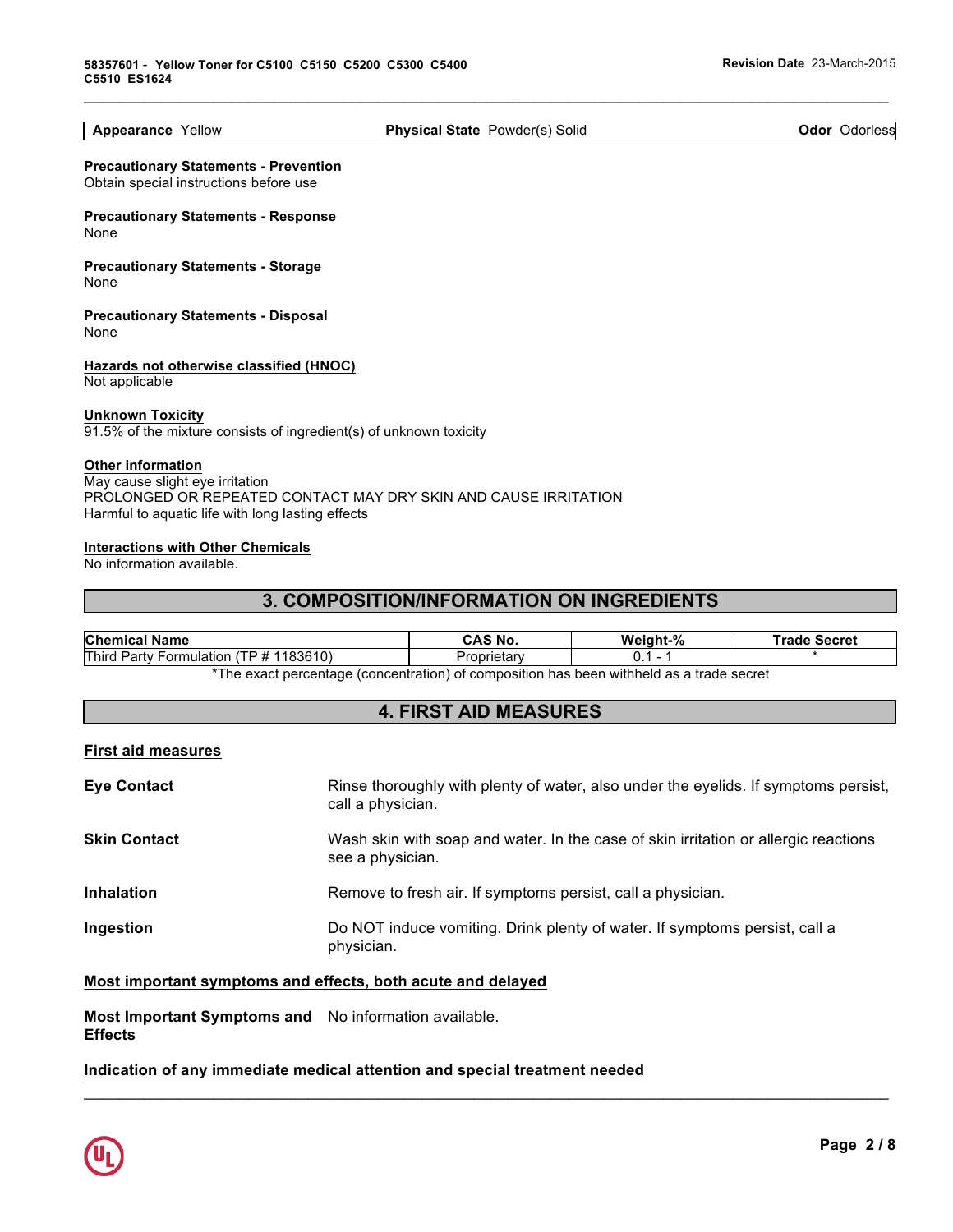**Notes to Physician**  Treat symptomatically.

### **5. FIRE-FIGHTING MEASURES**

 $\mathcal{L}_\mathcal{L} = \mathcal{L}_\mathcal{L} = \mathcal{L}_\mathcal{L} = \mathcal{L}_\mathcal{L} = \mathcal{L}_\mathcal{L} = \mathcal{L}_\mathcal{L} = \mathcal{L}_\mathcal{L} = \mathcal{L}_\mathcal{L} = \mathcal{L}_\mathcal{L} = \mathcal{L}_\mathcal{L} = \mathcal{L}_\mathcal{L} = \mathcal{L}_\mathcal{L} = \mathcal{L}_\mathcal{L} = \mathcal{L}_\mathcal{L} = \mathcal{L}_\mathcal{L} = \mathcal{L}_\mathcal{L} = \mathcal{L}_\mathcal{L}$ 

#### **Suitable Extinguishing Media**

Use extinguishing measures that are appropriate to local circumstances and the surrounding environment.

#### **Unsuitable extinguishing media**

CAUTION: Use of water spray when fighting fire may be inefficient.

#### **Specific Hazards Arising from the Chemical**

No information available.

#### **Hazardous Combustion Products**

Carbon oxides.

#### **Explosion Data**

**Sensitivity to Mechanical Impact** No.

**Sensitivity to Static Discharge Mo.** 

#### **Protective equipment and precautions for firefighters**

As in any fire, wear self-contained breathing apparatus pressure-demand, MSHA/NIOSH (approved or equivalent) and full protective gear.

### **6. ACCIDENTAL RELEASE MEASURES**

#### **Personal precautions, protective equipment and emergency procedures**

| <b>Personal Precautions</b>                          | Avoid contact with eyes.                                 |  |
|------------------------------------------------------|----------------------------------------------------------|--|
| <b>Environmental Precautions</b>                     |                                                          |  |
| <b>Environmental Precautions</b>                     | Refer to protective measures listed in Sections 7 and 8. |  |
| Methods and material for containment and cleaning up |                                                          |  |
| <b>Methods for Containment</b>                       | Prevent further leakage or spillage if safe to do so.    |  |
| Methods for cleaning up                              | Pick up and transfer to properly labeled containers.     |  |
|                                                      |                                                          |  |

### **7. HANDLING AND STORAGE**

### **Precautions for safe handling**

Handling **Handle in accordance with good industrial hygiene and safety practice. Avoid contact with** eyes.

 $\mathcal{L}_\mathcal{L} = \mathcal{L}_\mathcal{L} = \mathcal{L}_\mathcal{L} = \mathcal{L}_\mathcal{L} = \mathcal{L}_\mathcal{L} = \mathcal{L}_\mathcal{L} = \mathcal{L}_\mathcal{L} = \mathcal{L}_\mathcal{L} = \mathcal{L}_\mathcal{L} = \mathcal{L}_\mathcal{L} = \mathcal{L}_\mathcal{L} = \mathcal{L}_\mathcal{L} = \mathcal{L}_\mathcal{L} = \mathcal{L}_\mathcal{L} = \mathcal{L}_\mathcal{L} = \mathcal{L}_\mathcal{L} = \mathcal{L}_\mathcal{L}$ 

### **Conditions for safe storage, including any incompatibilities**

| <b>Storage</b> | Keep container tightly closed. |
|----------------|--------------------------------|
|                |                                |

**Incompatible Products** None known based on information supplied.

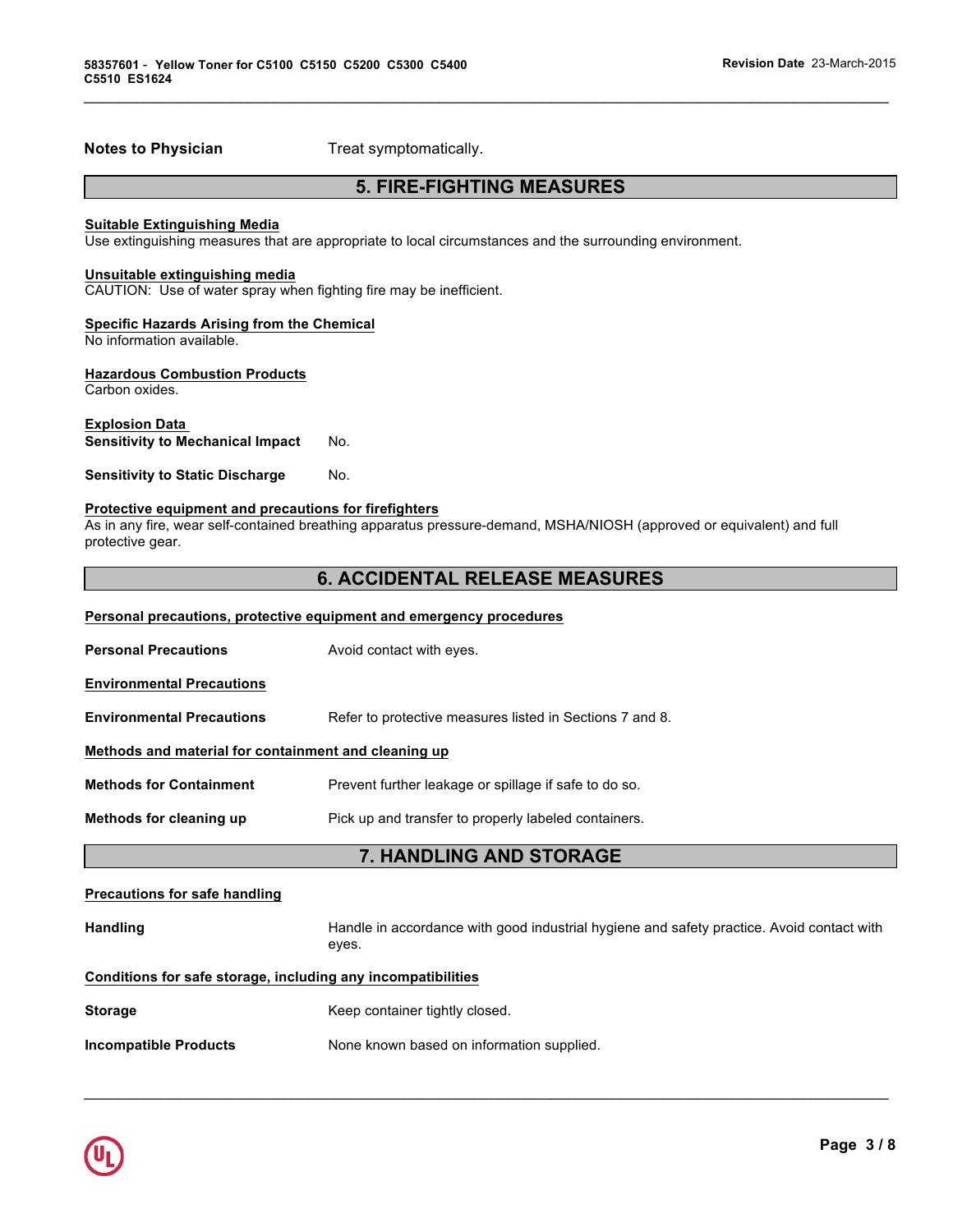### **8. EXPOSURE CONTROLS/PERSONAL PROTECTION**

 $\mathcal{L}_\mathcal{L} = \mathcal{L}_\mathcal{L} = \mathcal{L}_\mathcal{L} = \mathcal{L}_\mathcal{L} = \mathcal{L}_\mathcal{L} = \mathcal{L}_\mathcal{L} = \mathcal{L}_\mathcal{L} = \mathcal{L}_\mathcal{L} = \mathcal{L}_\mathcal{L} = \mathcal{L}_\mathcal{L} = \mathcal{L}_\mathcal{L} = \mathcal{L}_\mathcal{L} = \mathcal{L}_\mathcal{L} = \mathcal{L}_\mathcal{L} = \mathcal{L}_\mathcal{L} = \mathcal{L}_\mathcal{L} = \mathcal{L}_\mathcal{L}$ 

#### **Control parameters**

| <b>Exposure Guidelines</b>                                            | This product, as supplied, does not contain any hazardous materials with occupational<br>exposure limits established by the region specific regulatory bodies               |  |
|-----------------------------------------------------------------------|-----------------------------------------------------------------------------------------------------------------------------------------------------------------------------|--|
| Appropriate engineering controls                                      |                                                                                                                                                                             |  |
| <b>Engineering Measures</b>                                           | Showers<br>Eyewash stations<br>Ventilation systems                                                                                                                          |  |
| Individual protection measures, such as personal protective equipment |                                                                                                                                                                             |  |
| <b>Eye/Face Protection</b>                                            | No special protective equipment required.                                                                                                                                   |  |
| <b>Skin and Body Protection</b>                                       | No special protective equipment required.                                                                                                                                   |  |
| <b>Respiratory Protection</b>                                         | No protective equipment is needed under normal use conditions. If exposure limits are<br>exceeded or irritation is experienced, ventilation and evacuation may be required. |  |
| <b>Hygiene Measures</b>                                               | Handle in accordance with good industrial hygiene and safety practice.                                                                                                      |  |

## **9. PHYSICAL AND CHEMICAL PROPERTIES**

#### **Physical and Chemical Properties**

| <b>Remarks/ Method</b><br><b>Values</b><br><b>Property</b><br>рH<br>No data available<br>None known<br>Melting / freezing point<br>No data available<br>None known<br>Boiling point / boiling range<br>None known<br>No data available<br><b>Flash Point</b><br>None known<br>No data available<br>None known<br><b>Evaporation Rate</b><br>No data available<br>Flammability (solid, gas)<br>None known<br>No data available<br><b>Flammability Limit in Air</b><br><b>Upper flammability limit</b><br>No data available<br>Lower flammability limit<br>No data available<br>None known<br>Vapor pressure<br>No data available<br>Vapor density<br>No data available<br>None known<br>1.2 $g/cm3$<br><b>Specific Gravity</b><br>None known<br><b>Water Solubility</b><br>Insoluble<br>None known<br>Solubility in other solvents<br>No data available<br>None known<br>Partition coefficient: n-octanol/waterNo data available<br>None known<br><b>Autoignition temperature</b><br>None known<br>No data available<br>Decomposition temperature<br>None known<br>No data available | <b>Physical State</b><br>Appearance<br>Color | Powder(s) Solid<br>Yellow<br>No information available | Odor<br><b>Odor Threshold</b> | Odorless<br>No information available |
|-------------------------------------------------------------------------------------------------------------------------------------------------------------------------------------------------------------------------------------------------------------------------------------------------------------------------------------------------------------------------------------------------------------------------------------------------------------------------------------------------------------------------------------------------------------------------------------------------------------------------------------------------------------------------------------------------------------------------------------------------------------------------------------------------------------------------------------------------------------------------------------------------------------------------------------------------------------------------------------------------------------------------------------------------------------------------------------|----------------------------------------------|-------------------------------------------------------|-------------------------------|--------------------------------------|
| <b>Dynamic viscosity</b><br>None known<br>No data available<br><b>Explosive properties</b><br>No data available<br><b>Oxidizing Properties</b><br>No data available                                                                                                                                                                                                                                                                                                                                                                                                                                                                                                                                                                                                                                                                                                                                                                                                                                                                                                                 | Kinematic viscosity                          | No data available                                     | None known                    |                                      |

 $\mathcal{L}_\mathcal{L} = \mathcal{L}_\mathcal{L} = \mathcal{L}_\mathcal{L} = \mathcal{L}_\mathcal{L} = \mathcal{L}_\mathcal{L} = \mathcal{L}_\mathcal{L} = \mathcal{L}_\mathcal{L} = \mathcal{L}_\mathcal{L} = \mathcal{L}_\mathcal{L} = \mathcal{L}_\mathcal{L} = \mathcal{L}_\mathcal{L} = \mathcal{L}_\mathcal{L} = \mathcal{L}_\mathcal{L} = \mathcal{L}_\mathcal{L} = \mathcal{L}_\mathcal{L} = \mathcal{L}_\mathcal{L} = \mathcal{L}_\mathcal{L}$ 

**Other Information**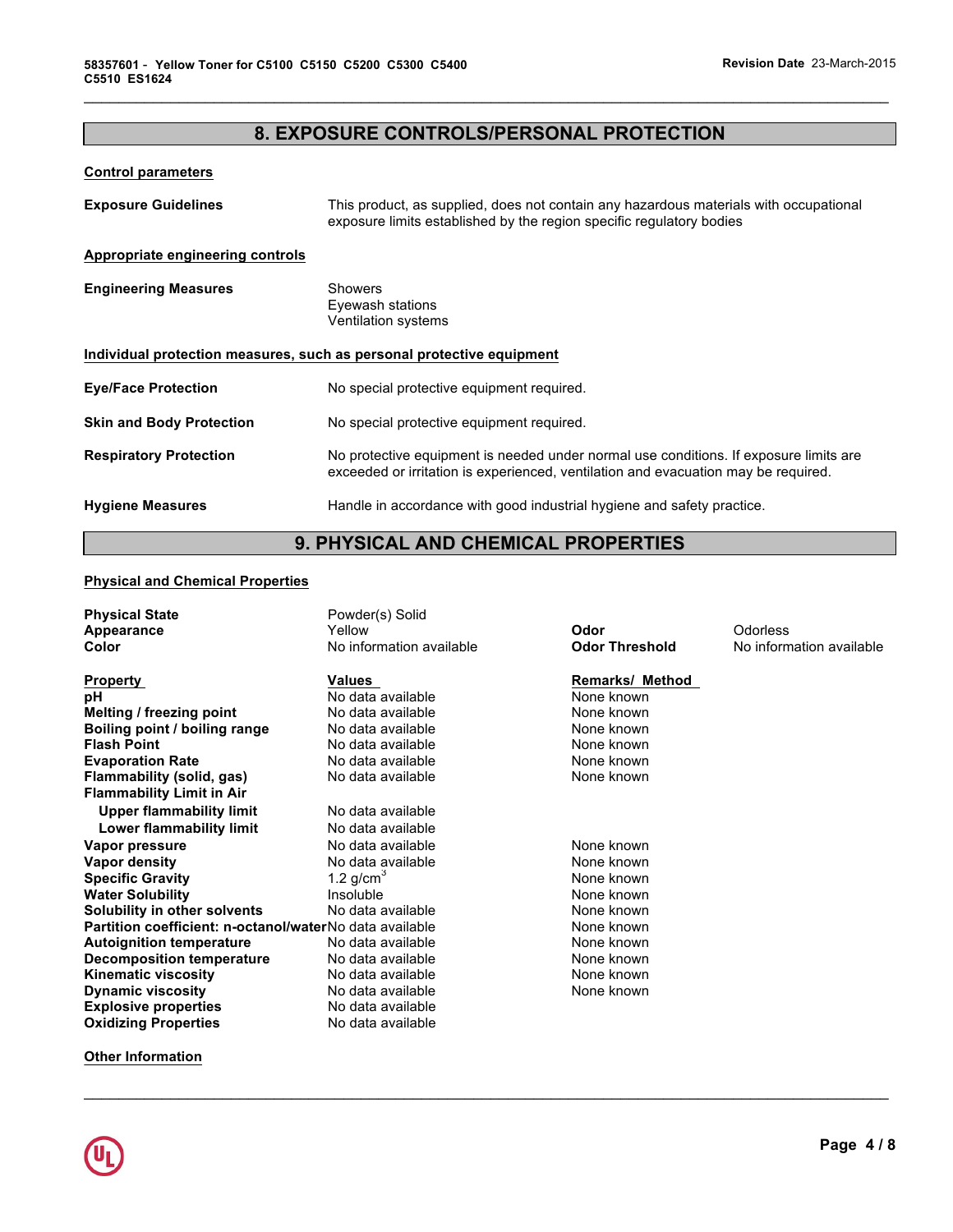**Softening Point No data available**<br> **VOC Content (%)** 0.000 **VOC Content (%)**<br>Particle Size **Particle Size Distribution** 

**Particle Size** No data available

### **10. STABILITY AND REACTIVITY**

 $\mathcal{L}_\mathcal{L} = \mathcal{L}_\mathcal{L} = \mathcal{L}_\mathcal{L} = \mathcal{L}_\mathcal{L} = \mathcal{L}_\mathcal{L} = \mathcal{L}_\mathcal{L} = \mathcal{L}_\mathcal{L} = \mathcal{L}_\mathcal{L} = \mathcal{L}_\mathcal{L} = \mathcal{L}_\mathcal{L} = \mathcal{L}_\mathcal{L} = \mathcal{L}_\mathcal{L} = \mathcal{L}_\mathcal{L} = \mathcal{L}_\mathcal{L} = \mathcal{L}_\mathcal{L} = \mathcal{L}_\mathcal{L} = \mathcal{L}_\mathcal{L}$ 

#### **Reactivity**

No data available.

#### **Chemical stability**

Stable under recommended storage conditions.

#### **Possibility of Hazardous Reactions**

None under normal processing.

#### **Hazardous Polymerization**

Hazardous polymerization does not occur.

#### **Conditions to avoid**

None known based on information supplied.

#### **Incompatible materials**

None known based on information supplied.

#### **Hazardous Decomposition Products**

Carbon oxides.

### **11. TOXICOLOGICAL INFORMATION**

#### **Information on likely routes of exposure**

| <b>Product Information</b>                                                                 | Product does not present an acute toxicity hazard based on known or supplied information. |  |
|--------------------------------------------------------------------------------------------|-------------------------------------------------------------------------------------------|--|
| <b>Inhalation</b>                                                                          | Specific test data for the substance or mixture is not available.                         |  |
| <b>Eye Contact</b>                                                                         | Specific test data for the substance or mixture is not available.                         |  |
| <b>Skin Contact</b>                                                                        | Specific test data for the substance or mixture is not available.                         |  |
| Ingestion                                                                                  | Specific test data for the substance or mixture is not available.                         |  |
| <b>Component Information</b>                                                               |                                                                                           |  |
| Information on toxicological effects                                                       |                                                                                           |  |
| <b>Symptoms</b>                                                                            | No information available.                                                                 |  |
| Delayed and immediate effects as well as chronic effects from short and long-term exposure |                                                                                           |  |
| <b>Sensitization</b>                                                                       | No information available.                                                                 |  |
| <b>Mutagenic Effects</b>                                                                   | Ames Test (TA98, TA100, TA1535, TA1537, TA1538, W2uvrA): Negative                         |  |
| Carcinogenicity                                                                            | Carcinogenic potential is unknown.                                                        |  |
|                                                                                            |                                                                                           |  |

 $\mathcal{L}_\mathcal{L} = \mathcal{L}_\mathcal{L} = \mathcal{L}_\mathcal{L} = \mathcal{L}_\mathcal{L} = \mathcal{L}_\mathcal{L} = \mathcal{L}_\mathcal{L} = \mathcal{L}_\mathcal{L} = \mathcal{L}_\mathcal{L} = \mathcal{L}_\mathcal{L} = \mathcal{L}_\mathcal{L} = \mathcal{L}_\mathcal{L} = \mathcal{L}_\mathcal{L} = \mathcal{L}_\mathcal{L} = \mathcal{L}_\mathcal{L} = \mathcal{L}_\mathcal{L} = \mathcal{L}_\mathcal{L} = \mathcal{L}_\mathcal{L}$ 

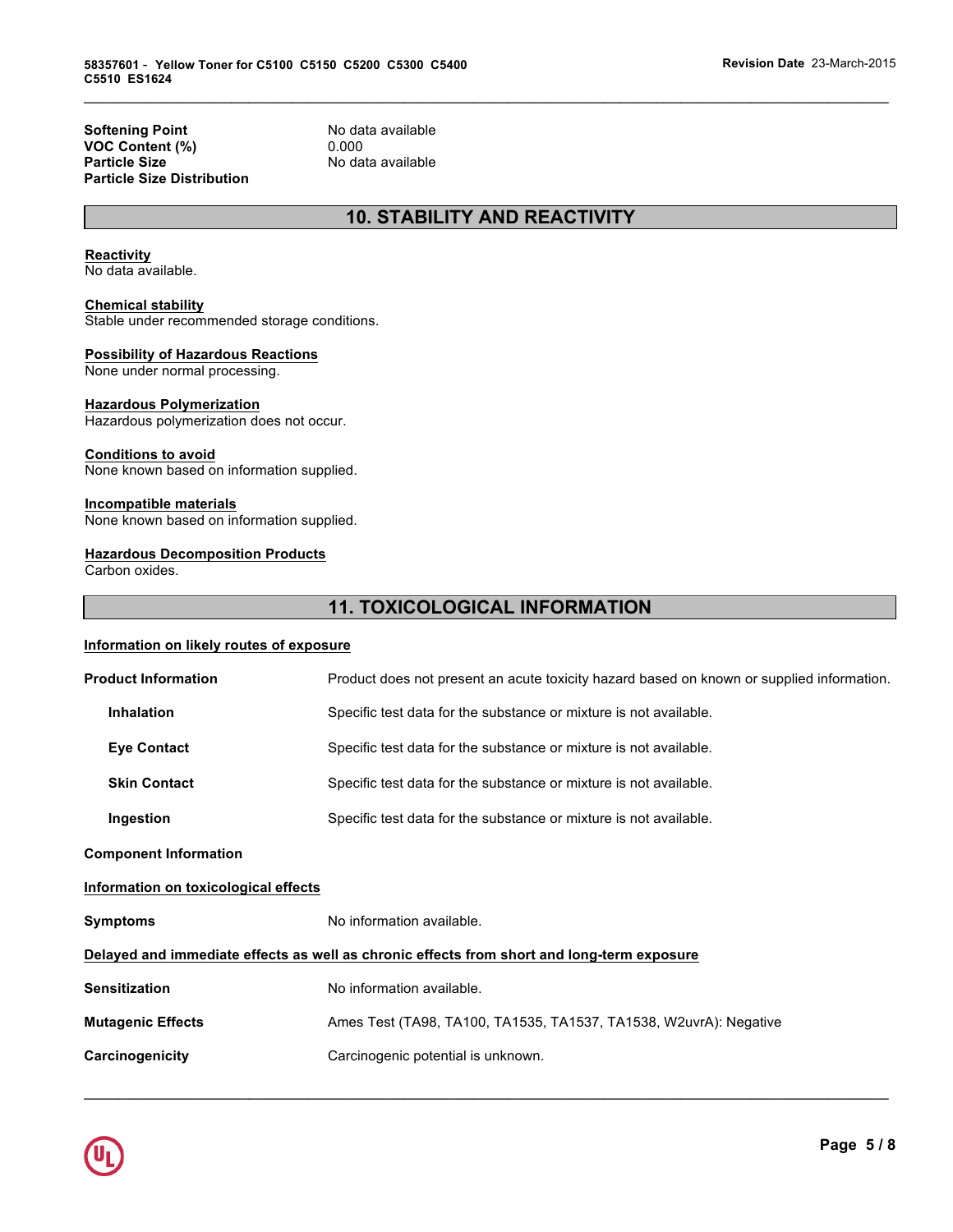| <b>Reproductive Toxicity</b>    | No information available.                                                         |
|---------------------------------|-----------------------------------------------------------------------------------|
| <b>STOT - single exposure</b>   | No information available.                                                         |
| <b>STOT - repeated exposure</b> | No information available.                                                         |
| <b>Chronic Toxicity</b>         | No known effect based on information supplied. Carcinogenic potential is unknown. |
| <b>Target Organ Effects</b>     | None known.                                                                       |
| <b>Aspiration Hazard</b>        | No information available.                                                         |

 $\mathcal{L}_\mathcal{L} = \mathcal{L}_\mathcal{L} = \mathcal{L}_\mathcal{L} = \mathcal{L}_\mathcal{L} = \mathcal{L}_\mathcal{L} = \mathcal{L}_\mathcal{L} = \mathcal{L}_\mathcal{L} = \mathcal{L}_\mathcal{L} = \mathcal{L}_\mathcal{L} = \mathcal{L}_\mathcal{L} = \mathcal{L}_\mathcal{L} = \mathcal{L}_\mathcal{L} = \mathcal{L}_\mathcal{L} = \mathcal{L}_\mathcal{L} = \mathcal{L}_\mathcal{L} = \mathcal{L}_\mathcal{L} = \mathcal{L}_\mathcal{L}$ 

#### **Numerical measures of toxicity Product Information**

**The following values are calculated based on chapter 3.1 of the GHS document** Not applicable

### **12. ECOLOGICAL INFORMATION**

#### **Ecotoxicity**

Harmful to aquatic life with long lasting effects.

#### **Persistence and Degradability**

No information available.

### **Bioaccumulation**

No information available

#### **Other adverse effects**

No information available.

### **13. DISPOSAL CONSIDERATIONS**

#### **Waste treatment methods**

| Disposal methods              | This material, as supplied, is not a hazardous waste according to Federal regulations (40<br>CFR 261). This material could become a hazardous waste if it is mixed with or otherwise<br>comes in contact with a hazardous waste, if chemical additions are made to this material, or<br>if the material is processed or otherwise altered. Consult 40 CFR 261 to determine whether<br>the altered material is a hazardous waste. Consult the appropriate state, regional, or local<br>regulations for additional requirements. |
|-------------------------------|--------------------------------------------------------------------------------------------------------------------------------------------------------------------------------------------------------------------------------------------------------------------------------------------------------------------------------------------------------------------------------------------------------------------------------------------------------------------------------------------------------------------------------|
| <b>Contaminated Packaging</b> | Dispose of contents/containers in accordance with local regulations.                                                                                                                                                                                                                                                                                                                                                                                                                                                           |

### **California Hazardous Waste Codes** 352

This product contains one or more substances that are listed with the State of California as a hazardous waste.

### **14. TRANSPORT INFORMATION**

 $\mathcal{L}_\mathcal{L} = \mathcal{L}_\mathcal{L} = \mathcal{L}_\mathcal{L} = \mathcal{L}_\mathcal{L} = \mathcal{L}_\mathcal{L} = \mathcal{L}_\mathcal{L} = \mathcal{L}_\mathcal{L} = \mathcal{L}_\mathcal{L} = \mathcal{L}_\mathcal{L} = \mathcal{L}_\mathcal{L} = \mathcal{L}_\mathcal{L} = \mathcal{L}_\mathcal{L} = \mathcal{L}_\mathcal{L} = \mathcal{L}_\mathcal{L} = \mathcal{L}_\mathcal{L} = \mathcal{L}_\mathcal{L} = \mathcal{L}_\mathcal{L}$ 

| NOT REGULATED |
|---------------|
| NON REGULATED |
| N/A           |
|               |

**TDG** Not regulated

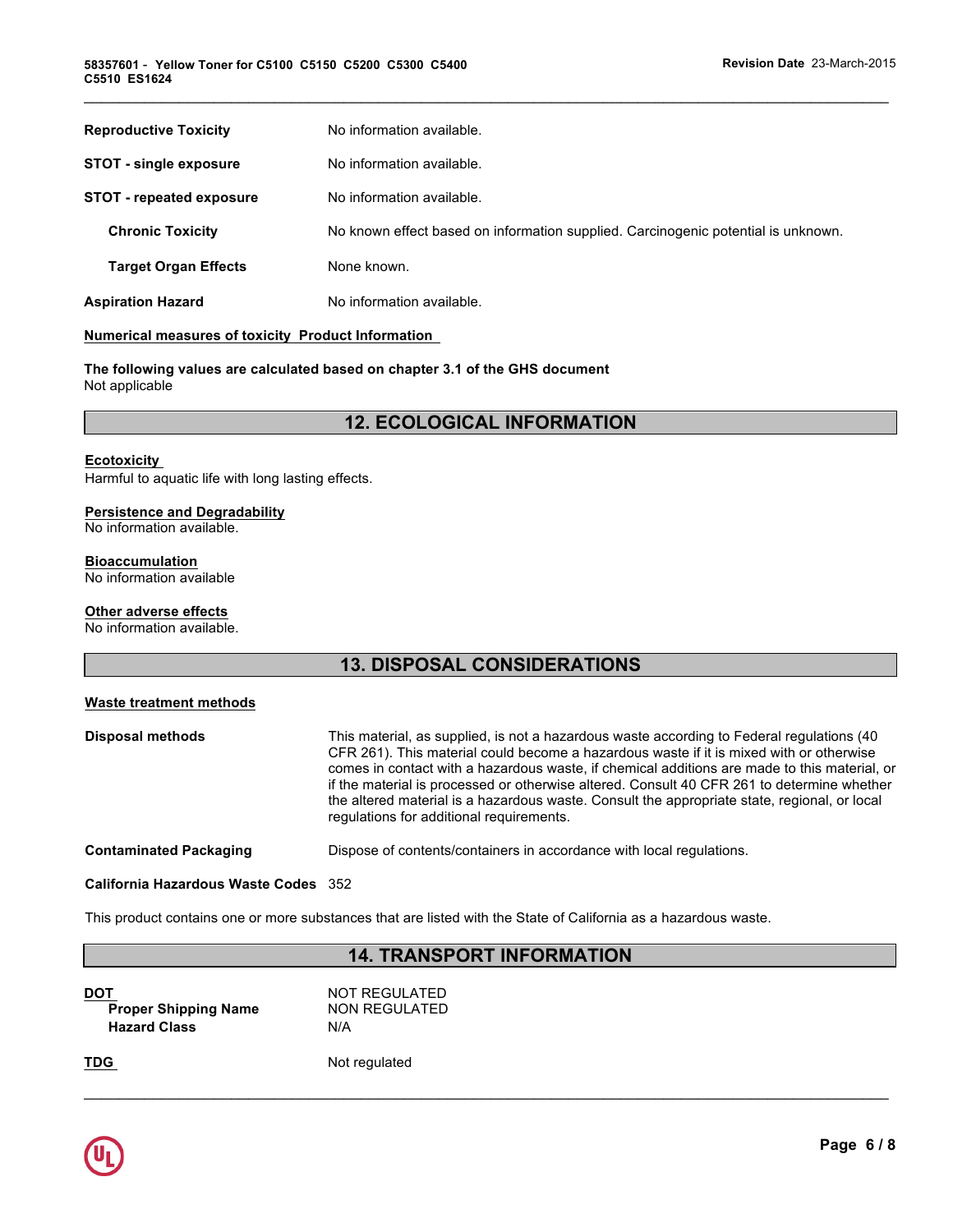| <b>MEX</b>                                                        | Not regulated                         |
|-------------------------------------------------------------------|---------------------------------------|
| <b>ICAO</b>                                                       | Not regulated                         |
| <b>IATA</b><br><b>Proper Shipping Name</b><br><b>Hazard Class</b> | Not regulated<br>NON REGULATED<br>N/A |
| <b>IMDG/IMO</b><br><b>Hazard Class</b>                            | Not regulated<br>N/A                  |
| <b>RID</b>                                                        | Not regulated                         |
| <b>ADR</b>                                                        | Not regulated                         |
| ADN                                                               | Not regulated                         |

### **15. REGULATORY INFORMATION**

 $\mathcal{L}_\mathcal{L} = \mathcal{L}_\mathcal{L} = \mathcal{L}_\mathcal{L} = \mathcal{L}_\mathcal{L} = \mathcal{L}_\mathcal{L} = \mathcal{L}_\mathcal{L} = \mathcal{L}_\mathcal{L} = \mathcal{L}_\mathcal{L} = \mathcal{L}_\mathcal{L} = \mathcal{L}_\mathcal{L} = \mathcal{L}_\mathcal{L} = \mathcal{L}_\mathcal{L} = \mathcal{L}_\mathcal{L} = \mathcal{L}_\mathcal{L} = \mathcal{L}_\mathcal{L} = \mathcal{L}_\mathcal{L} = \mathcal{L}_\mathcal{L}$ 

#### **International Inventories**

TSCA Complies<br>DSL Million Complies

All components are listed either on the DSL or NDSL.

**TSCA** - United States Toxic Substances Control Act Section 8(b) Inventory **DSL/NDSL** - Canadian Domestic Substances List/Non-Domestic Substances List

#### **US Federal Regulations**

#### **SARA 313**

Section 313 of Title III of the Superfund Amendments and Reauthorization Act of 1986 (SARA). This product contains a chemical or chemicals which are subject to the reporting requirements of the Act and Title 40 of the Code of Federal Regulations, Part 372

| <b>Chemical Name</b>                            | CAS No. | Weight-% | <b>SARA 313</b><br><b>Threshold</b><br>Values % |
|-------------------------------------------------|---------|----------|-------------------------------------------------|
| Third Party Formulation (<br>$(TP # 1183610) -$ |         |          | . .                                             |

### **SARA 311/312 Hazard Categories**

| <b>Acute Health Hazard</b>        | No. |
|-----------------------------------|-----|
| <b>Chronic Health Hazard</b>      | N٥  |
| <b>Fire Hazard</b>                | N٥  |
| Sudden release of pressure hazard | N٥  |
| <b>Reactive Hazard</b>            | N٥  |

#### **CWA (Clean Water Act)**

This product contains the following substances which are regulated pollutants pursuant to the Clean Water Act (40 CFR 122.21 and 40 CFR 122.42)

| <b>Chemical Name</b>                        | <b>CWA - Reportable</b><br><b>Quantities</b> | <b>CWA - Toxic Pollutants</b> | <b>CWA - Priority Pollutants</b> | <b>CWA - Hazardous</b><br><b>Substances</b> |
|---------------------------------------------|----------------------------------------------|-------------------------------|----------------------------------|---------------------------------------------|
| Third Party Formulation (TP I)<br>#1183610) |                                              |                               |                                  |                                             |

 $\mathcal{L}_\mathcal{L} = \mathcal{L}_\mathcal{L} = \mathcal{L}_\mathcal{L} = \mathcal{L}_\mathcal{L} = \mathcal{L}_\mathcal{L} = \mathcal{L}_\mathcal{L} = \mathcal{L}_\mathcal{L} = \mathcal{L}_\mathcal{L} = \mathcal{L}_\mathcal{L} = \mathcal{L}_\mathcal{L} = \mathcal{L}_\mathcal{L} = \mathcal{L}_\mathcal{L} = \mathcal{L}_\mathcal{L} = \mathcal{L}_\mathcal{L} = \mathcal{L}_\mathcal{L} = \mathcal{L}_\mathcal{L} = \mathcal{L}_\mathcal{L}$